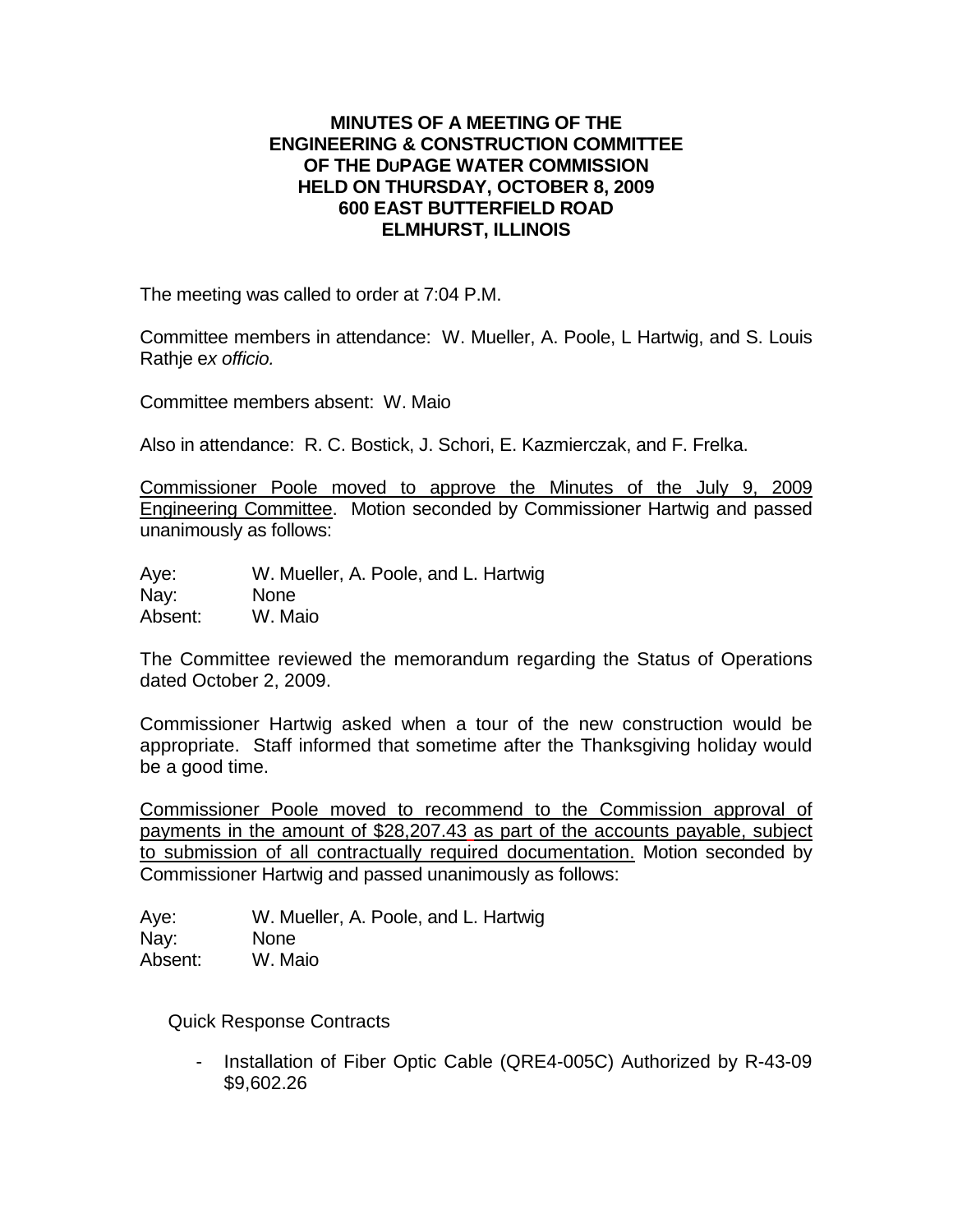- Replacement of Corroded Conduits between the Pumping Station and Reservoir (QRE4-003A) Authorized by R-33-09 \$18,605.17

Commissioner Hartwig moved to recommend to the Commission approval of Resolution No. R-54-09: A Resolution Awarding a Contract for the Construction of Corrosion Protection and Control for the South Transmission Main (Contract TS-8/09) at the October 8, 2009, DuPage Water Commission Meeting. Motion seconded by Commissioner Poole. Chairman Rathje asked why the price was so much higher than the engineers estimate. Staff informed him that the increased cost was due to time of year, location of work to be completed, and uncertainty about the geological information in the area where the work would be preformed. Commissioner Poole asked who completed the design and if there were any alternate designs. Staff informed him that EN Engineering had completed the design and that this was the second alternative due to private property issues. Commissioner Hartwig asked how many proposals were sent out and why only one company responded. Staff informed him that they had sent the RFP to six different company as well as local advertising. When staff contacted the other firms they responded that the work was too specialized and they were not interested. Commissioner Poole asked how critical is it to have the work completed at this time. Staff informed him that the project is high on the priority list due to the known corrosive potential of the soil in these areas. The motion passed unanimously as follows:

Aye: W. Mueller, A. Poole, and L. Hartwig Nay: None Absent: W. Maio

Commissioner Hartwig moved to recommend to the Commission approval of Resolution No. R-55-09: A Resolution Awarding a Contract for the Construction of 30-Inch Diameter Water Main Relocation—75<sup>th</sup> and Washington Streets (Contract TS-7/09) at the October 8, 2009, DuPage Water Commission Meeting. Motion seconded by Commissioner Poole and passed unanimously as follows:

Aye: W. Mueller, A. Poole, and L. Hartwig Nay: None Absent: W. Maio

Commissioner Poole moved to recommend to the Commission approval of Resolution No. R-56-09: A Resolution Awarding a Contract for the Construction of 30-Inch Diameter Water Main Relocation—75<sup>th</sup> and Washington Streets (Contract TS-7/09) at the October 8, 2009, DuPage Water Commission Meeting. Motion seconded by Commissioner Hartwig and passed unanimously as follows:

Aye: W. Mueller, A. Poole, and L. Hartwig Nay: None Absent: W. Maio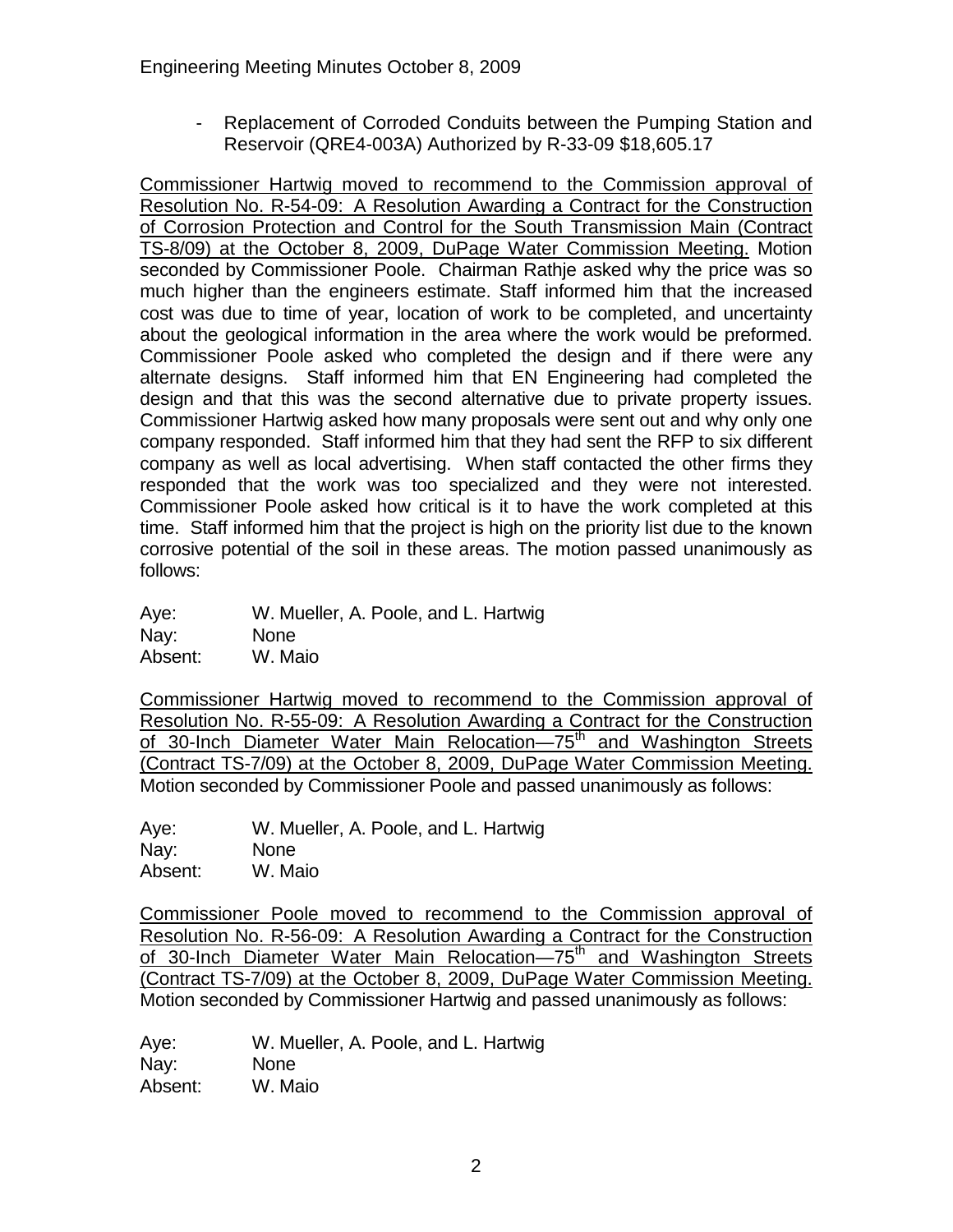Engineering Meeting Minutes October 8, 2009

Commissioner Hartwig moved to recommend to the Commission approval of Resolution No. R-57-09: A Resolution Amending Resolution No. R-13-09, being "A Resolution Approving a First Amendment to Task Order No. 24 Under the Master Contract with AECOM USA, Inc at the October 8, 2009, DuPage Water Commission Meeting. Motion seconded by Commissioner Poole. Commissioner Poole asked if the County was aware of the change and if they agreed with the change. Staff informed him that the County was in agreement with the language of the amendment. The motion passed unanimously as follows:

| Aye:    | W. Mueller, A. Poole, and L. Hartwig |
|---------|--------------------------------------|
| Nay:    | <b>None</b>                          |
| Absent: | W. Maio                              |

Commissioner Hartwig moved to recommend to the Commission approval of Resolution No. R-58-09: A Resolution Approving a Second Amendment to Task Order No. 25 Under the Master Contract with AECOM USA, Inc. at the October 8, 2009, DuPage Water Commission Meeting. Motion seconded by Commissioner Poole and passed unanimously as follows:

| Aye:    | W. Mueller, A. Poole, and L. Hartwig |
|---------|--------------------------------------|
| Nay:    | <b>None</b>                          |
| Absent: | W. Maio                              |

Commissioner Poole moved to recommend to the Commission approval of Resolution No. R-59-09: A Resolution Approving and Authorizing the Execution of a Sixth Amendment to the Contract for Design of Concrete Reservoirs and Other Improvements at the DuPage Pump Station at the October 8, 2009, DuPage Water Commission Meeting. Motion seconded by Commissioner Hartwig and passed unanimously as follows:

| Aye:    | W. Mueller, A. Poole, and L. Hartwig |
|---------|--------------------------------------|
| Nay:    | None                                 |
| Absent: | W. Maio                              |

Commissioner Hartwig moved to recommend to the Commission approval of Resolution No. R-60-09: A Resolution Approving and Ratifying Certain Task Orders Under a Master Contract with Peters & Associates, Inc. at the October 8, 2009, DuPage Water Commission Meeting. Motion seconded by Commissioner Poole and passed unanimously as follows:

Aye: W. Mueller, A. Poole, and L. Hartwig Nay: None Absent: W. Maio